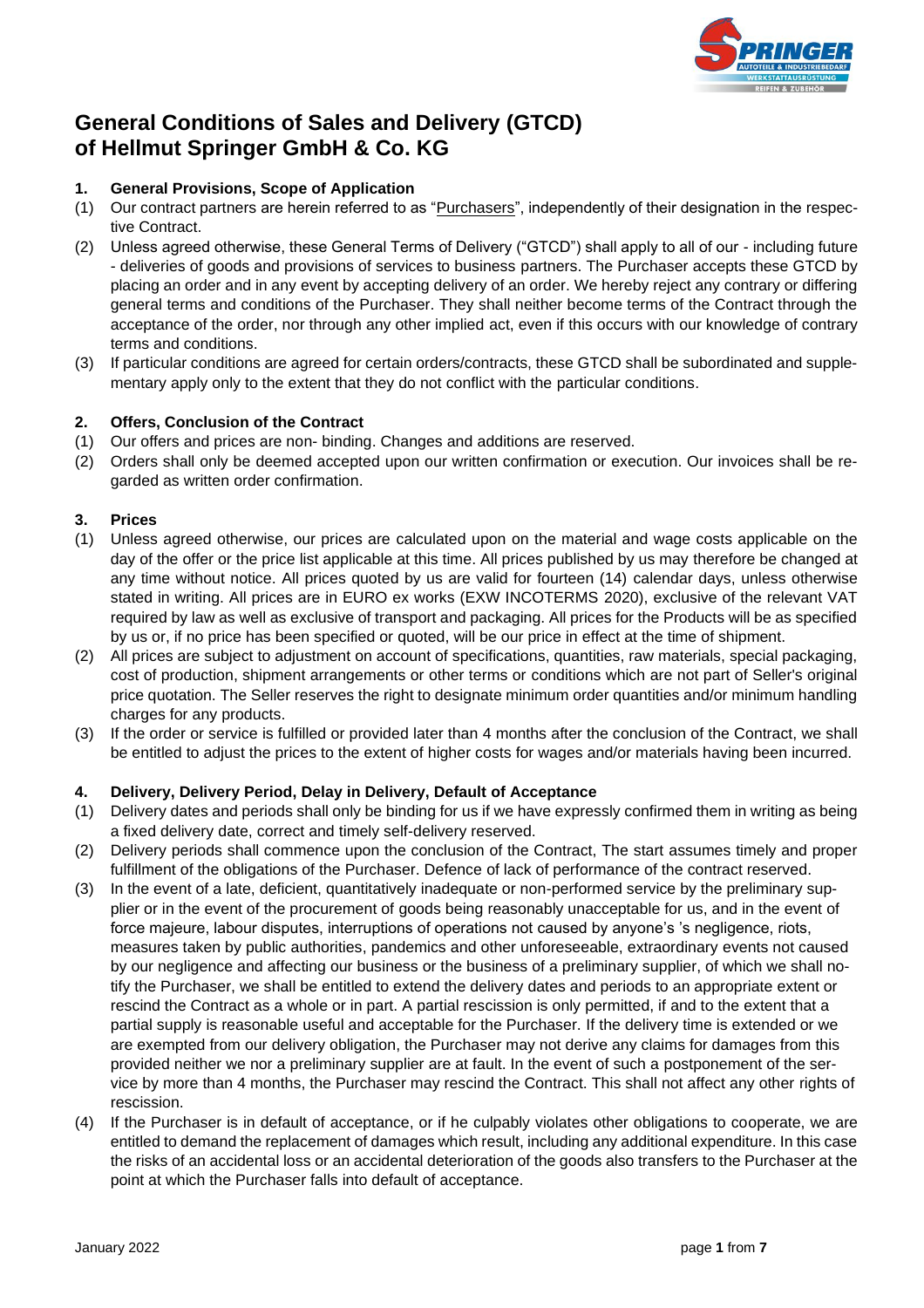

- (5) If we default in delivery for reasons for which we or our vicarious agents are responsible, we shall be liable (i) in the event of intent or gross negligence or (ii) if the default in delivery for which we are responsible is based on the breach of an essential contractual obligation (see Clause 10 below). In all other cases our liability is limited to damage which could reasonable foresee and which typically occurs in connection with the particular breach in question in any particular case.
- (6) In the event of non-compliance with agreed delivery dates or deadlines the Purchaser shall be entitled except in case of fixed-dated purchases - to cancel the order only if it has provided us with a further reasonable deadline of at least 3 (three) weeks for delivery which is given in connection with a declaration that it will refuse to accept any delivery after the expiry of the deadline.
- (7) If we are in default and the Purchaser incurs damage or loss as a result of this, the Purchaser's claims for default damage are limited to a lump sum amount of 0.5% for each full week of the delay and in any event for all delays taken together to 5% of the value of the part of the overall delivery that cannot be used in good time or in accordance with the terms of the Contract as a consequence of the delay. Default damage in excess of these limitations will not be compensated. This restriction shall not apply however if we have caused the delay intentionally. In any event, we reserve the right to show that the delay caused either no damage or that the damage claimed is substantially lower than the lump sum. In this case only the actual lower damage will be compensated. The Purchaser may only rescind the Contract in accordance with the statutory provisions if we are responsible for the delay in the delivery.
- (8) Deliveries in installments shall be admissible provided this is not unreasonable for the Purchaser.

# **5. Shipment, Passing of the Risk, Packaging, Intra-Community Supply**

- (1) The delivery shall be carried out EXW INCOTERMS 2020 from the place stated by us for the account and at the risk of the Purchaser. The risk of the accidental perishing or loss or accidental deterioration of the item shall pass upon its delivery to the carrier. If the goods are ready for shipment and the shipment or taking delivery of the goods is delayed for reasons for which we are not responsible, such risk shall pass upon notification of readiness for shipment to the Purchaser. In the event of shipment, such risk shall pass to Purchaser at the latest upon delivery to our own or third party means of transport of our choice.
- (2) Unless otherwise agreed the selection of the means of transportation and the transportation route is conducted according to our discretion without being responsible for the fastest and cheapest way.
- (3) Palettes, containers and other reusable packaging shall remain our property and must be returned to us immediately free of charge by the Purchaser. Transport packaging and all other packaging shall not be taken back. The Purchaser is obliged to provide for the disposal of such packaging at his own expense.
- (4) The Purchaser is responsible for additional costs for express shipping and for the mailing costs for small item deliveries.
- (5) In case of deliveries into other EU member states ("Intra-Community Supply") the Purchaser is obliged to support us with any reasonable assistance in order to prove the Intra-Community Supply. In particular, we can request a signed and dated confirmation of the Intra-Community Supply containing at least: name and address of consignee, quantity and commercial description of the goods and place and date of receipt of goods. If the Purchaser does not comply with the aforesaid cooperation obligation, the Purchaser shall be liable for any damages resulting thereof, especially shall compensate any value added tax (VAT) imposed on us. If the applicable rules in this regard should change in the future, then the rules shall be binding and shall be observed in their amended form.

# **6. Payment, Right of Set-off, Right of Retention, Electronic Invoice**

- (1) Unless otherwise agreed in writing, our invoices for purchase price for products sold or for fees for services delivered are payable upon delivery of the respective product or of service which materially comply in terms of quality and quantity with the respective service agreement. Irrespective of the above, our invoices are payable without deduction 30 (thirty) days after the date of the invoice by transfer to one of our bank accounts. This shall also apply to invoices for partial deliveries. We reserve the right to reject payment by cheque. In the event that we should voluntarily accept cheques, these are not accepted instead of the cash due, but only as a courtesy on our part and subject to us irrevocably receiving actual payment on account of the cheques. Ancillary costs, in particular banking charges, shall be borne by the Purchaser.
- (2) The Purchaser shall be in default in payment as from the time of expiration of the date for payment, unless the Purchaser is not responsible for the default. In the event of a default in payment, the Purchaser must pay default interest to the amount of 9% above the basic interest rate (sec. 288 (2) German German Civil Code). The Purchaser shall be free to prove that the damage or loss caused by his default has not been incurred or not been incurred to this amount. The assertion of any greater damage or loss caused by default shall not be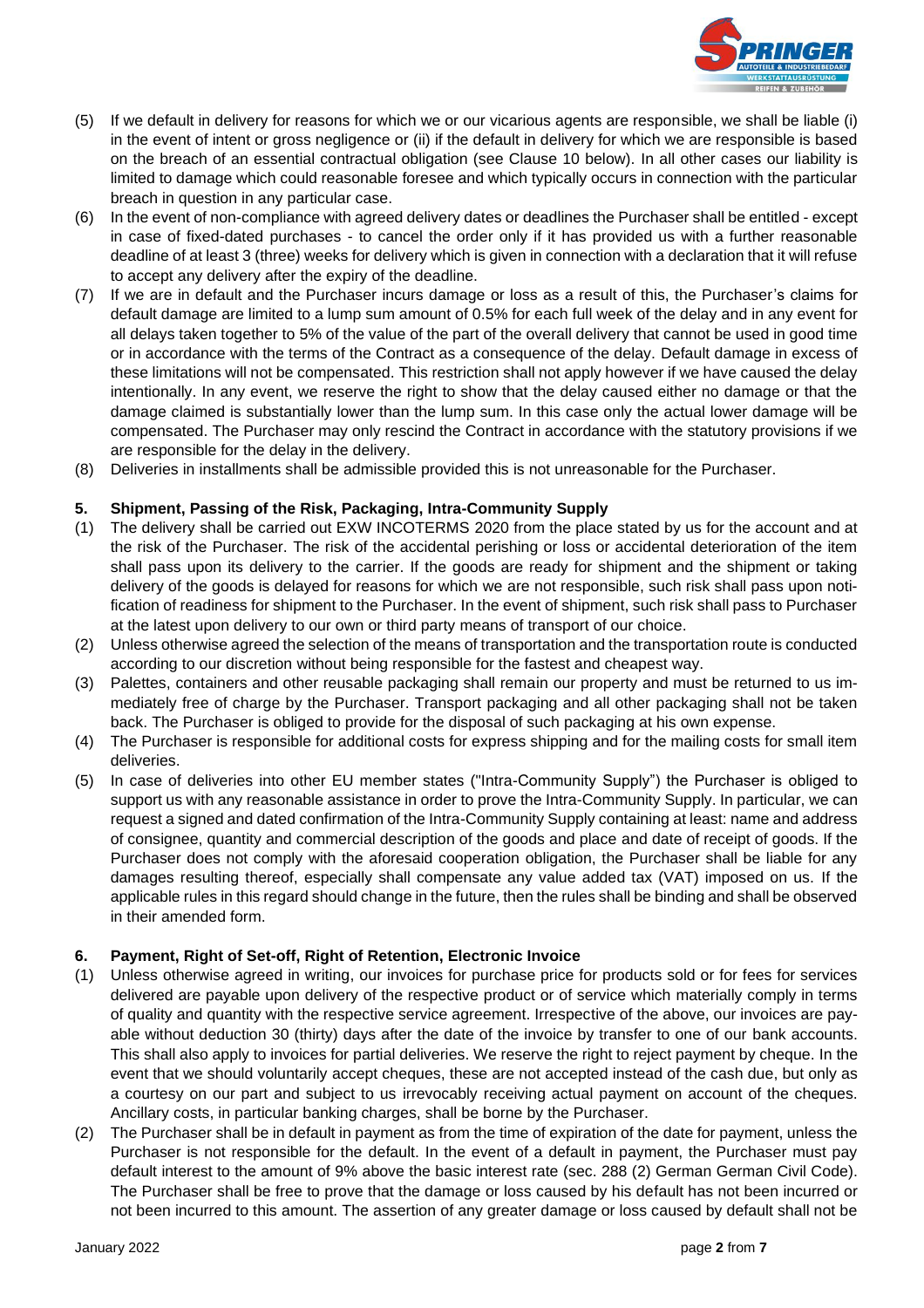

excluded.

- (3) If the Purchaser fails to comply with the agreed terms of payment or we become aware of circumstances that point to a material and permanent deterioration in the financial situation of the Purchaser, all of our accounts receivable may be declared due immediately by us by addressing a respective notice in textform to the Purchaser. We are entitled to withdraw from all contracts that have not yet been completely fulfilled or to make further deliveries dependent on the prior provision of the agreed counter-performance (payment of the purchase price) and - if the Purchaser does not comply with this demand - to demand damages for non-performance.
- (4) The Purchaser may only set-off claims if his counterclaims are undisputed, in particular, if we have recognized and accepted the counter-claim in writing, or have been confirmed by a final court decision. The same shall be true for rights of retention invoked by Purchaser.
- (5) We may opt to issue our invoices electronically. The Purchaser has no right to insist on a physical paper invoice.

#### **7. Retention of Title and Assignment of Future Claims**

- (1) We shall retain title to the goods delivered ("reserved goods") until such time as all our actual and future claims, for any legal reason whatsoever, including the respective balance arising from any form of current account between the parties, are satisfied. Any processing or transformation of reserved goods shall be carried out for us as the manufacturer, however, without any obligation for us. In the event of the processing or combining of reserved goods with other goods not belonging to us, we shall be entitled to the co-ownership of the new product at a ratio of the gross invoiced value of the reserved goods to the current market value of the other goods used. If the Purchaser acquires the sole ownership of the new product, he hereby transfers to us coownership of such a product to the ratio of the gross invoiced value of the reserved goods used. Any new products shall be kept for us free of charge by the Purchaser with the reasonable care of a merchant. The Purchaser shall only be entitled to resell the reserved goods or any products resulting from the processing in the ordinary course of business after agreeing to the retention of title. He is not entitled to pledge reserved goods or transfer ownership by way of security. The Purchaser hereby assigns to us in advance all claims including all ancillary rights arising from the sale or other use of the reserved goods. In the event of the sale or other use of the reserved goods with items in which third party rights exist, only the partial amount corresponding to the gross invoiced value of the reserved goods used shall be assigned to us. The debt claims assigned shall serve as security for all claims under Clause 7 (1).
- (2) The Purchaser shall be authorized to collect the debt claims assigned. In the event of default in payment, suspension of payments, petition for or the commencement of insolvency or composition proceedings or in the event of otherwise dwindling assets of the Purchaser, as well as in the event of a failure to comply with the duties pertinent to the Purchaser arising from the retention of title, we may revoke the authorization to collect the debt claims and demand that the Purchaser notifies us of the debt claims assigned and their debtors, furnishes all information necessary for the collection, hands out the related supporting documents and notifies the debtor of the assignment. Subject to the same preconditions, we are entitled to revoke our consent to the resale and/or processing of the reserved goods and to collect the reserved goods immediately, to enter the business premises of the Purchaser for this purpose and to utilize the collected goods at our discretion. Further rights on our part shall not be affected by our taking possession of the reserved goods. The taking back of the reserved goods shall not be deemed to constitute a rescission of the Contract.
- (3) The Purchaser must notify us before seizures of the reserved goods or of the claims assigned to us by third parties. The Purchaser must reimburse us for the costs incurred to avert the encroachment by third parties.
- (4) If the realizable value of the securities existing for us exceeds our total debt claims by more than 10%, upon the demand of the Purchaser, we are obliged to release the surplus securities; the choice of the securities to be released shall be incumbent on us.

# **8. Notices of Defects**

The Purchaser is obliged to inspect the goods immediately after receipt - in any case before installation. In case of re-orders also regarding similarity. Complaints about the quantities delivered and any defects must be notified in writing within 7 days after the receipt of the goods - in the event of defects not readily ascertainable upon inspection within the same 7 day period as of detection of the defect; failing this, all warranty claims shall be excluded. Our receipt of the notice of defects shall be decisive in respect of this time limit.

#### **9. Warranty; Statute of Limitations**

(1) The limitation period for material defects shall be 1 year as of the delivery of the delivery item to the Purchaser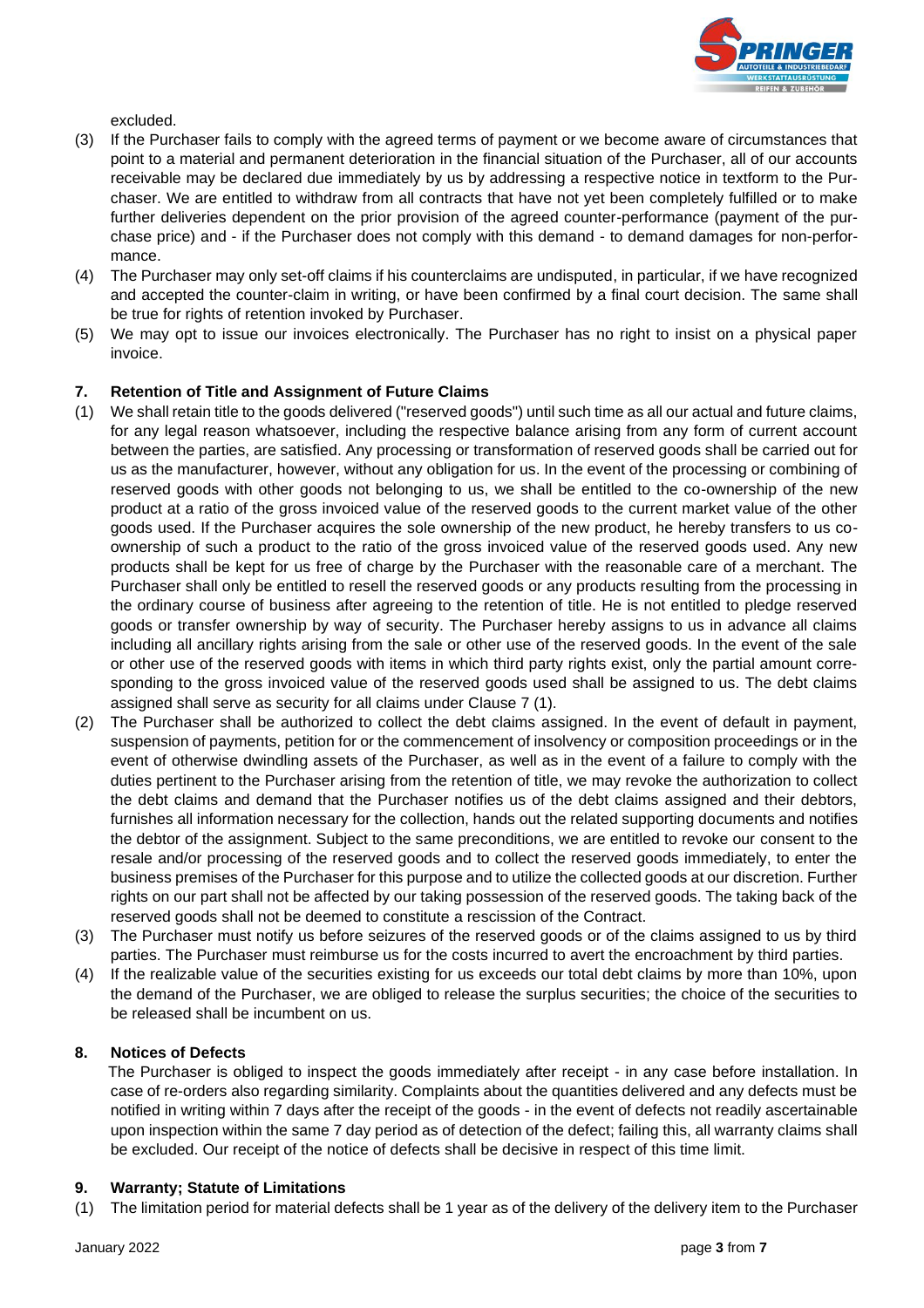

or, if a service is provided, for which an acceptance procedure applies, one year after acceptance of the performance. This shall also apply to contractual claims for damages for consequential harm caused by a defect, unless claims in tort are asserted. The time limitation does not apply to damages caused intentionally or by gross negligence. The shortening of the limitation period shall not apply to damages resulting from injury to life, body or health. The provision of § 478 German German Civil Code shall apply.

- (2) Damage claims of the Purchaser can only be asserted if the Purchaser has complied with its statutory inspection obligations (sec. 377, 381 Commercial Code). Items which are to be integrated into other items or products are in any case to be inspected prior to such integration. In case of a defect of the delivery item, we will remedy the defect or carry out a replacement delivery in exchange for the return of the deficient goods or parts thereof at our discretion. Necessary costs of such rectification or replacement, such as costs for labor, material and transportation, will be assumed by us to the extent these costs are not increased due to the subsequent transfer of such foods to another location than the Purchaser's registered place of business, unless such transfer is in line with the intended use of such goods. The Purchaser must notify us of any claims in respect of a delivery item. If we are not prepared or not in a position to remedy the defect/carry out a replacement delivery, or this is delayed beyond reasonable periods for reasons for which we are responsible or the remedy of the defect/replacement delivery is unsuccessful in another way, at its choice the Purchaser may demand a reduction of the purchase price or rescind the Contract. The remedy of the defect/replacement delivery shall only be deemed as unsuccessful if and as soon as 2 periods set for us for such performance have expired without result or two remedy-attempts have failed. The preconditions for the exercise of the right of rescission shall be determined in accordance with § 323 GERMAN GERMAN CIVIL CODE (German German Civil Code).
- (3) Warranty claims and claims for damages for goods sold or work for hire or services provided shall be excluded to the extent that deteriorations of the delivery item are due to natural wear and tear through proper use or improper handling of the delivery item. This shall apply in particular to such deteriorations that occur due to improper repairs by the Purchaser or an unauthorized third party. The warranty shall exclude defects to which the delivery item is not already subject at the time of the passing of the risk as well as for defects that are based on false handling, unworkmanlike assembly or installation, failure to follow operating and/or servicing instructions, use of operating substances not corresponding to the original specification specified by us, or natural wear and tear. The Purchaser must demonstrate and prove that the assembly, installation and maintenance of the delivery item were carried out competently.
- (4) If a defect is based on a deficient assembly instruction, our warranty obligation shall only exist if the assembly and the installation of the delivery item were carried out competently in all other respects. The Purchaser must demonstrate and prove that the assembly or the installation was carried out competently.

# **10. Liability**

- (1) We are liable for damages apart from expressly warranted qualities or in case of a guarantee only in the case of intent or gross negligence. We are not liable for damages caused by a deficient delivery item due to ordinary negligence. This limitation on liability shall not apply if we intentionally or negligently breach a material obligation of the Contract. In that case, liability is limited to damage which could reasonable foresee and which typically occurs in connection with the particular breach in question in any particular case.
- (2) In other respects, the liability for damages shall be excluded; in this respect, we are in particular not liable for damage or loss that has not arisen in respect of the delivery item. If the damage or loss is covered by an insurance contract concluded by the Purchaser for the case of damage or loss concerned (excluding fixedbenefit insurance), we shall only be liable for the disadvantages for the Purchaser in respect of this insurance, e.g. higher insurance premiums or interests paid up to the adjustment of loss by the insurer
- (3) The limitation of liability shall not apply in cases of mandatory statutory liability, in particular to any liability under a Product Liability Act, under sec. 82 GDPR and as regards liability for any damage resulting from injury to life, body or health and in so far as we have given a specific guarantee for an item.
- (4) In the event of the absence of guaranteed quality, we shall only be liable to the exclusion of further rights, for damages that were supposed to be covered by the guarantee.
- (5) The quality of the delivery item shall only be considered as warranted insofar as we have given a warranty explicitly in writing. Details stated in the catalogue and in lists shall constitute no warranty or guarantee. Likewise, all details in our offers and confirmations of orders concerning dimensions, weight and other technical data shall not constitute a warranty or guarantee.
- (6) Insofar as our liability is ruled out, or limited, this also applies to the personal liability of our employees, workers, personnel, legal representatives, and agents.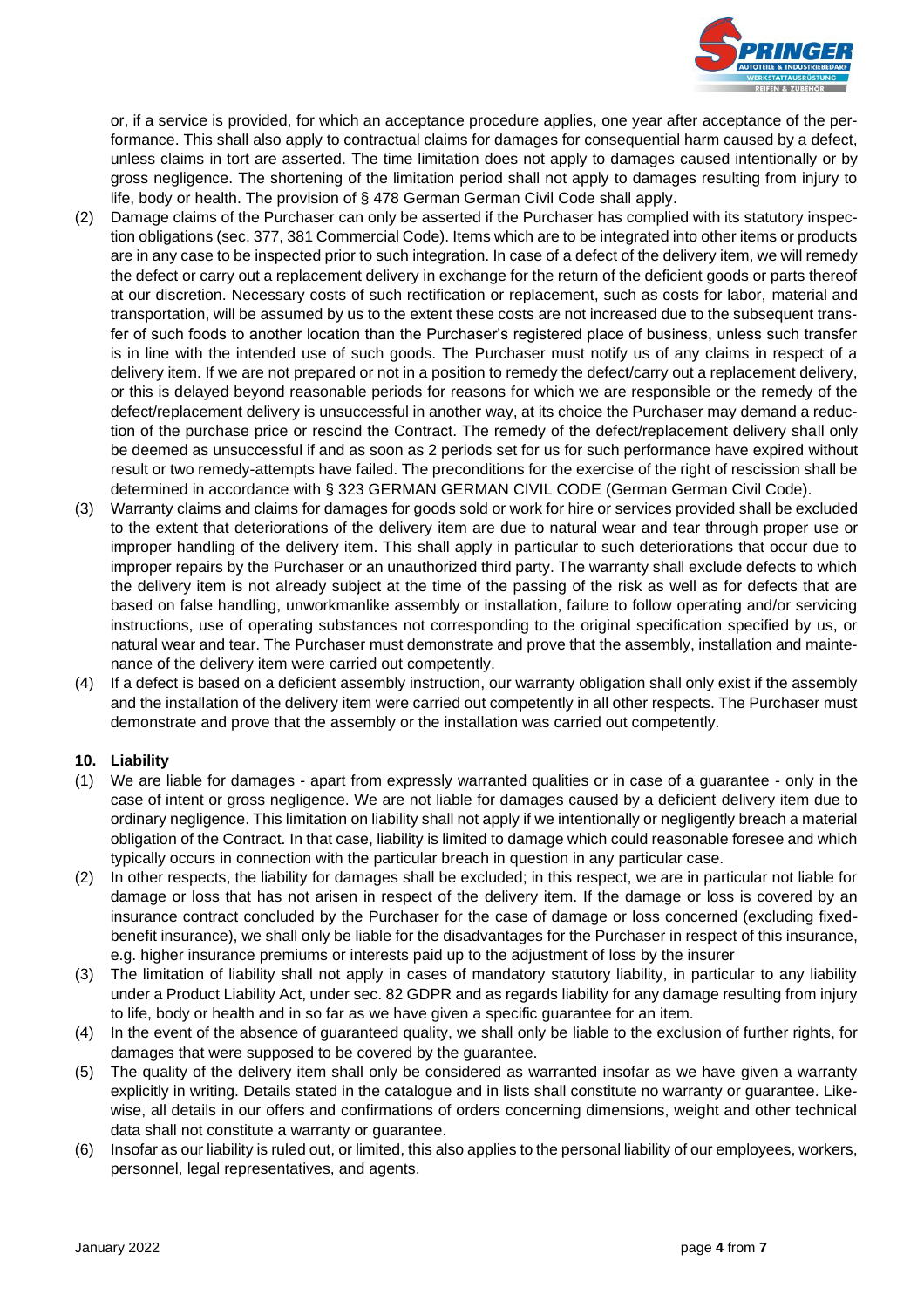

# **11. Warranty, Guarantee, Re-Order**

- (1) The quality of the delivery item shall only be considered as warranted insofar as we have given a warranty explicitly in writing.
- (2) Statements in our catalogues, printed material, mounting guidelines, repair instructions, brochures and other general information in no event and at no time constitutes a guarantee or the assumption of the procurement risk. Likewise, all details in our offers and confirmations of orders concerning dimensions, weight and other technical data shall not constitute a warranty or guarantee.
- (3) For repeat orders of the same goods the attributes of the last order executed for this item shall only be deemed guaranteed for the new item as well if we have given a warranty explicitly in writing (see 12. (1)).

# **12. Use of Software**

- (1) If software is contained in the scope of the delivery, the Purchaser shall be granted a nonexclusive, nontransferable right limited in terms of time in accordance with the provisions on the scope of the delivery to use the software including its documentation in connection with the delivery item for its own, internal business purposes. Use of the software in connection with more than one delivery item shall be prohibited. The granting of sub-licenses as well as any distribution of the software shall be inadmissible.
- (2) The Purchaser may only reproduce, alter, translate the software or convert the object code to the source code to the extent permitted by mandatory law (§ 69a et seq. German Copyright Act (UrhG). Before accessing the software source code in order to provide interoperability with other software, the Purchaser shall grant us a reasonable period to provide the Purchaser with the required interface information. The Purchaser undertakes not to remove or delete manufacturer's information - in particular copyright notations - or change these without our express prior written consent.
- (3) We reserve and retain all other rights to the software and the documentation including copies.

#### **13. Confidentiality**

- (1) The Purchaser and we shall treat all information obtained from the other party confidentially. This applies in particular to such written documents that are designated as "confidential". The customer shall require our express consent before passing them on to third parties. This obligation shall not apply to information that was already known to the receiving party by justified means without an obligation to treat it as confidential upon receipt, or that is subsequently known by justified means without an obligation to treat it as confidential or which - without a breach of contract by one of the parties - is or becomes generally known.
- (2) We reserve title and any rights to the supporting documents or data/data carriers made available. Reproductions and the passing on of such supporting documents or data/data carriers shall only be admissible with our prior written consent.
- (3) The above regulations shall also apply if no contract is concluded.

# **14. Rescission Right**

The Purchaser has the right to rescind the contract within the scope of the legal provisions only when we are reliable for the violation of duty; however in cases of defects it rests with the statuary condition. If breach of duty exists, the customer, upon our request, must declare within an appropriate period of time if it waives the right to withdraw from the contract or insist on delivery.

# **15. Cancellation and Redemption**

- (1) We are not obliged to accept any returns of goods free from defects and perfectly delivered, unless we agreed on this particular redemption in writing.
- (2) Custom-made products and special cut-to-size orders are excluded from redemption. Filled starter batteries, fluids as well as all electronic components can not be returned either.
- (3) For restocking returns confirmed by us in writing we may debit related costs for the return of goods- such costs to be fixed by us giving due consideration to the interests of the Purchaser (§ 315 German Civil Code) and which are agreed in the individual case as a redemption condition.
- (4) Orders in process may be canceled only with our written consent and upon payment of our cancellation charges.

#### **16. Changes to orders, delivery content and contractual content, article numbers**

- (1) Orders in process may not be changed except with our written consent and upon agreement by the parties as to an appropriate adjustment in the purchase price therefor.
- (2) Changes in design or shape, deviations in the colour shade, and changes in the delivery details and scope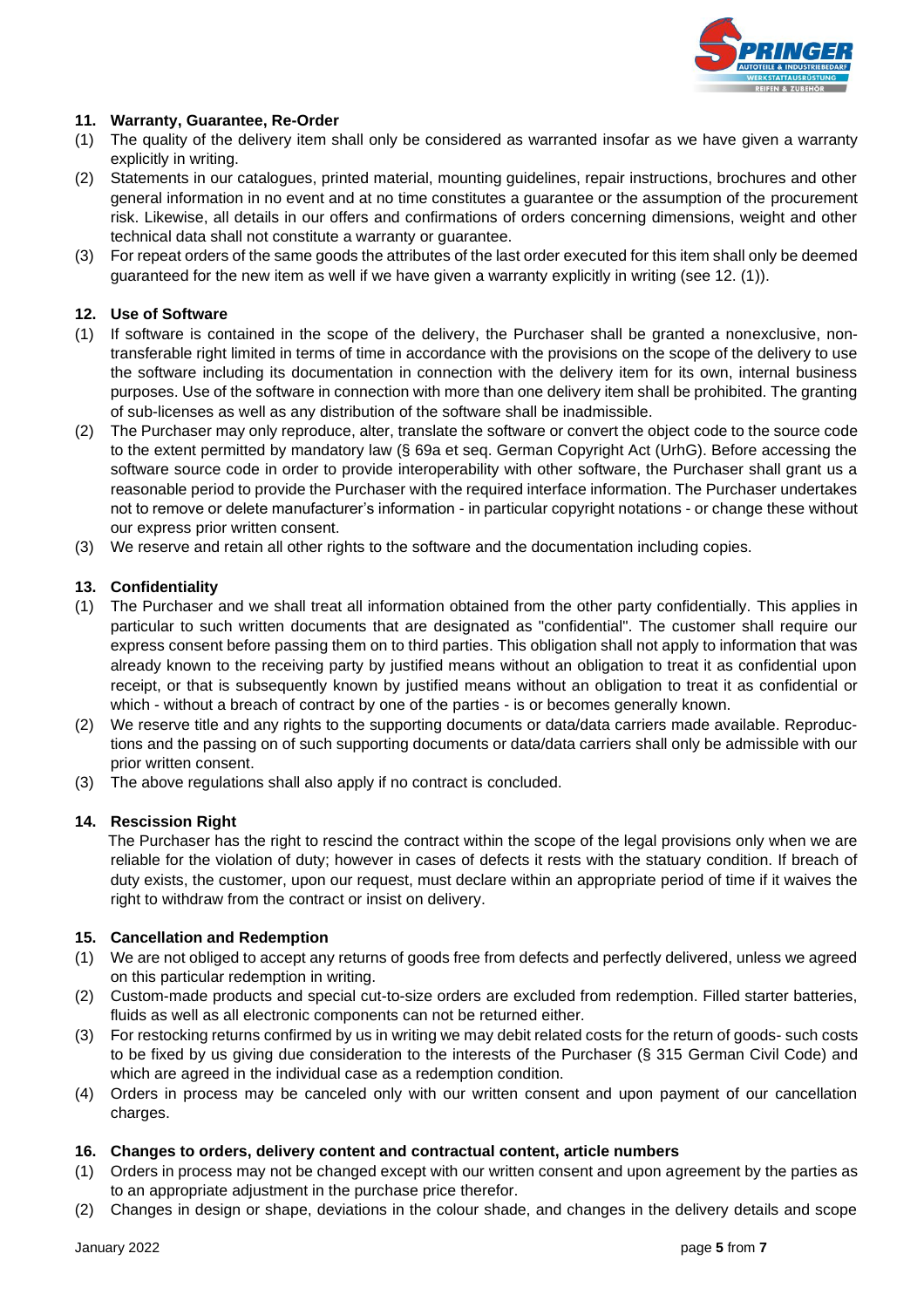

from the manufacturer during the delivery time are reserved. This is possible as long as the changes or deviations are reasonable for the customer, taking into account our interests.

(3) Should we and/or our manufacturer/supplier use numbers or symbols to identify an order or an item ordered, no rights can be derived from this fact alone in respect of the concrete definition of the item or delivery content.

#### **17. Export controls**

- (1) When dealing withus, the Purchaser undertakes to observe all applicable national, EU, and US export control provisions, including all EU or US sanctions lists (jointly referred to as export control provisions).
- (2) The Purchaser is obliged to immediately inform us in writing of any circumstances which come to the Purchaser's knowledge after the conclusion of the contract which might lead to the assumption of a potential or actual infringement of export control provisions.

#### **18. Services**

- (1) Should we inside or outside the scope of a contract be requested to install, deinstall or commission aggregates, hydraulic or pneumatic circuits (with or without adjusting connections) the following terms apply unless specifically agreed in writing when concluding the contract.
- (2) The payment is calculated according to the flat-rate or hourly rate stated in the service contract. If not specifically agreed otherwise, our up-to-date flat-rate-list apply.
- (3) Should set-up, installation, deinstallation or commissioning be delayed due to reasons lying within the customer's sphere of risk (e.g. construction-related delays) the customer shall bear the costs for waiting time and additionally travel expenses of our stuff if required in an adequate amount. If the delay lasts longer then 30 (thirty) days, we are also entitled to demand the entire remuneration in advance.
- (4) The customer has to inform us prior to the start of the services about the exact local conditions. Furthermore, he has to point out to us any special features (be it of the construction site, be it of the object). The agreed remuneration is based on the unimpeded access to the site on which the services will be provided by us.

#### **19. Advice, Construction Changes**

- (1) Unless otherwise agreed in writing, our advice and, if necessary, project preparations shall be carried out nonbinding and without giving rise to any legal obligations. As regards warranty and liability, the above-mentioned provisions shall apply *mutatis mutandis*.
- (2) We reserve the right to carry out technical structural changes at any time, unless these not reasonably acceptable to the customer. However, we shall be under no obligation to carry out such changes to contract goods already delivered.

#### **20. Place of Performance, Place of Jurisdiction, Applicable Law**

- (1) The place of performance for deliveries or performance is the Place of Delivery we specify. The place of performance for payments is Stuhr, Germany.
- (2) The place of jurisdiction for all disputes arising from the business connection is Bremen, Germany. We may however also bring a legal action at the principal place of business of the Purchaser.
- (3) For all cross border deliveries Bremen is the exclusive venue for any court proceedings in connection with the respective contract (Art. 23 EuGVVO or Art. 17 EuGVÜ). We reserve the right to sue the Purchaser at its place of general jurisdiction or in any other court having jurisdiction over the Purchaser under EuGVVO or EuGVÜ.
- (4) German law shall apply to all legal relations between the parties with the exclusion of the conflict of laws provisions and the UN Sales Convention on Contracts for the International Sale of Goods (CISG). The customary commercial clauses must be interpreted according to the respective INCOTERMS of the International Chamber of Commerce (ICC) valid at the time of the conclusion of the contract.

#### **21. Written form, salvatory clause**

- (1) Subsidiary agreements, modifications and amendments are only valid if they are agreed in writing.
- (2) Should a provision in these GTCP and the other agreements reached be or become invalid, the validity of the remaining provisions of these GTCP shall not be affected. In this case, the statutory provisions under applicable law pertaining to the subject matter treated by the invalid provision shall apply.
- (3) We point out that we store personal data in compliance with the statutory provisions and process this in connection with business transactions. We shall, where required, enter into separate agreements with the Purchaser in this regard.